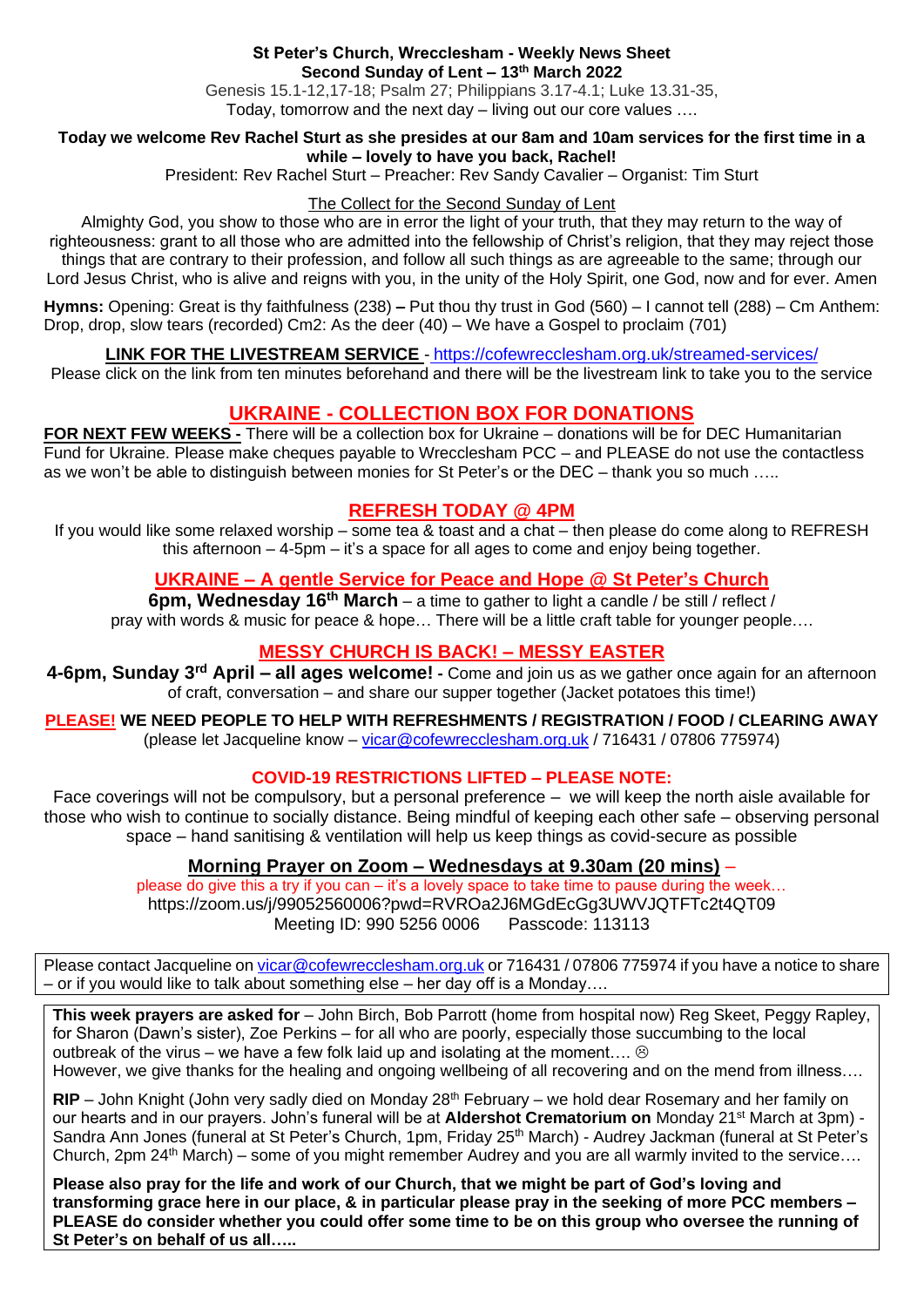**ELECTORAL ROLL SUBMISSIONS ENDS TODAY!** - Our Electoral Roll is being revised prior to the APCM on 24th April. If you qualify and would like to be added to the roll please speak to Jacqueline or Chris Wilkes by the end of the day, please – it will be good to have a record of how we stand as a church family community – thank you  $\odot$ 

**NEW! – Farnham Assist** have published their new social events Programme – Farnham Assist reach out to older people who live alone or who are carers – there are fliers at the back of church. Please do take one if you or anyone you know might benefit from becoming part of the Farnham Assist community – monthly Sunday lunches – pie & pint club for gentlemen – knit & natter – Ladies pub lunches – day trips & walks – and transport to help – it's all there  $\heartsuit$ 

### **LENT**

#### **Please see notice board for information & to sign up to our Lenten programme:**

**MEDITATION -** 'Walking with Jesus towards Easter' – Six sessions beginning 8.30am Saturday 5<sup>th</sup> March – **(**a nourishing experience and beautifully presented – thoroughly recommended to help with engaging with a deeper meaning to Lent – thank you so much Kathryn, Jacqueline

A series of meditations from Luke's gospel on Saturday mornings, from March 5<sup>th</sup> to April 9<sup>th</sup>. 8.30am start to finish by 9.30am, with opportunity to leave at 9am, if you wish. **Click on the link to join the group…** 

Zoom code:<https://zoom.us/j/95023083719?pwd=cFZuclV2dUhiOXNqYnc1UnhZaTB6dz09> Meeting ID: 950 2308 3719 Passcode: 670517

**Please let Kathryn Beesley know if you are at all interested in participating or have any questions. Phone: 724366 or email: kathryn@abeehive.co.uk**

**LENT COURSE CONTINUES THURSDAYS AT THE VICARAGE** – **Daring to see God now** – a fiveweek course beginning 8pm Thurs 10<sup>th</sup> March – see attached and the poster at church ...

**LENT LUNCHES – Next lunch will be hosted by Ian and Pat at 12.30pm on Wednesday 23rd March –** please sign up to get an idea of numbers – the last lunch was a lovely time to enjoy fresh home-made soup and fellowship.... The final lunch is on THURSDAY 7<sup>th</sup> April

**EASTER TRAIL & GARDEN** – we will be preparing our Easter Trail that we created last year for those new to the area – **if you would like to help create the OUTSIDE Easter Garden, please have a word with Wendy Coxell….**

**NEW! CHOIR / SINGING GROUP** - **TIM WOULD LOVE TO HAVE SOME SINGERS AROUND HIM AS HE PLAYS THE ORGAN – PLEASE HAVE A CHAT WITH HIM – it's all informal!** ☺

AND DAVID would like a singing group for 1<sup>st</sup> and 3<sup>rd</sup> Sundays, i.e. singing one or two new songs before the service for example… **Please see Tim or David If you are interested to know more – it will be lovely to revive some of our choral tradition and begin something new…** ☺

**NEW! HYMNS – you can choose! –** If you have a hymn that you would particularly like to sing to acknowledge an anniversary or just because you like it, please let Jacqueline know and we can make it happen!  $\circledcirc$ 

### **NEW! - CALLING PEOPLE TO JOIN THE SMALL GROUPS WHO MEET TO PREP/PLAN/KEEP AN EYE ON THE VARIOUS THINGS THAT HELP MAKE ST PETER'S TICK OVER:**

**Fabric and Finance Group – Events & Fundraising Group – Worship & Spirituality Group** Please speak to Rob or Jacqueline if you would like to chat about offering some time and talent for St Peter's in the name of the Lord!  $\odot$ 

**Rob has been chair of the Events Group but has less time at the moment and is standing down** – PLEASE DO CONSIDER JOINING US – EVEN TO BE CHAIR (although we all chip in  $\circledcirc$ ) – TO HELP CONJOUR UP SOME NEW IDEAS AND WAYS TO RAISE MONEY AND HAVE FUN AT THE SAME TIME!  $\odot$ 

**FRIENDS OF ST PETER'S** – We are seriously hoping to form a 'Friends of St Peter's' that will hopefully attract supporters - people who love their parish church but who might not necessarily want to worship – but would like to see the fabric of the building and the sustainability of its presence in Wrecclesham flourish for the future.

**If you are interested in helping to get this off the ground please have a word with Jacqueline to talk further**. In the meantime, please pray into this idea that we be shown how God might be directing us to enter into this venture for the good of make things happen….

**A CALL FOR PCC MEMBERS, PLEASE! –** we will be thin on the ground of PCC members at the next APCM – please do think about coming on board with this – we meet every two months to think about the business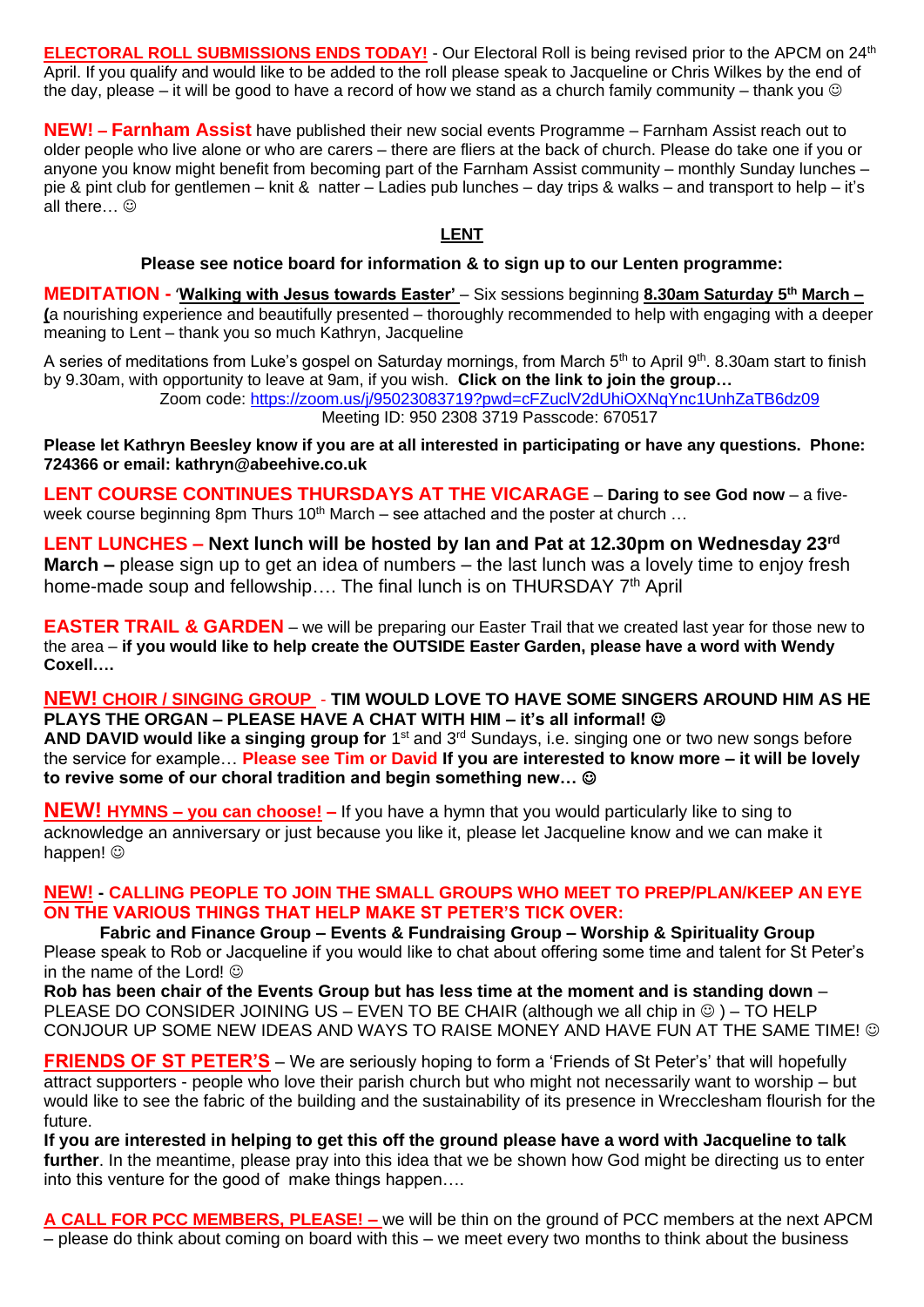and spiritual side of the church because actually – there is no separation, we can't do one without the other – **Please do pray about this and see if you might be able serve in this way.** Please see Jacqueline or Rob or any of the current PCC members if you would like to know more….

**PRESENTATION BY MOIRA - 'I will be giving a presentation on Boundstone in the 1960's to the Wrecclesham** History Group on the 9th April in St Peter's Church beginning at about 10.30 am. The visuals will be done by Roy Waight with me doing the commentary. Guests will be welcome. This will be based on the booklet of the same title. Warm wishes, Moira Davies.'

**Calling all budding article-writers – for the Parish Magazine! –** Roger and the team are doing a stirling job keeping the magazine published and delivered – thank you team magazine! However in order to keep articles interesting it would be good to have **some offers of articles which could be anything at all** – from holiday memories – hobby interests – favourite book reviews – poems – anything at all! **Please be bold and share with us snippets of interest that will interest us all!** ☺ **If you can take part please let Jacqueline know** – [vicar@cofewrecclesham.org.uk](mailto:vicar@cofewrecclesham.org.uk) – Tel: 716431 - and you can liaise about which month you would like to choose.

**BAPTISM AND/OR CONFIRMATION: Affirming our faith – all ages:** if you would like to consider affirming your journey of faith through Baptism and/or Confirmation, then please come and speak to Jacqueline about preparing for this very special occasion – it will be lovely to share the journey with you.... © (07806 775974 / 01252 716431 – [vicar@cofewrecclesham.org.uk](mailto:vicar@cofewrecclesham.org.uk) )

## **Thank you**

- Thank you to everyone who made this week's services run smoothly and to our servers, stewards, readers and intercessors – and musicians who give their time and efforts into make our services run well and reverently – we are blessed….
- To Vanda she is quietly doing a stirling job at maintaining the website thank you SO much!
- A continuing thank you to those who are quietly keeping the grounds looking nice and tidy and cared for what a blessing….

### **Lion's Project Wenceslas fighting fuel poverty**

On the 25<sup>th</sup> Nov the Lions are launching their initiative encouraging people to share their winter fuel allowance with those who need extra funds. With the rise in fuel prices, donating this year is more important than ever. The money goes straight to utility companies and allows fuel cards to be topped up; there is no limit on the relief as well. If you know anyone in need, please refer them to the Lions, a referral can come from any organisation. Attached is the application form for referring someone. For detail[shttps://www.lionsgiving.co.uk/Appeal/farnhamwenceslas](https://www.lionsgiving.co.uk/Appeal/farnhamwenceslas)

**COLLECTING BOX FOR USED STAMPS –** The box is at the back of the Church in aid of the RNIB and Wendy will send them of in the New Year – thank you, Wendy!

**WRECCLESHAM OVER 60'S –** On 2<sup>nd</sup> and 4<sup>th</sup> Tuesdays of each month @ 1.30pm – a lovely group meet at the Leverton Hall – please pick up a leaflet for information....

REMINDER – A short version of **Daily Prayer is available on the Church of England Website and as an App.** <https://www.churchofengland.org/prayer-and-worship/join-us-service-daily-prayer> [Download Time To Pray app](https://www.chpublishing.co.uk/apps/time-to-pray)  [Access the text online](https://www.churchofengland.org/prayer-and-worship/join-us-in-daily-prayer/prayer-during-day-contemporary-Saturday-30-January-2021)

#### **Farnham Foodbank** – THE BASKET IS NOW LOCATED AT THE CHURCH!

- **Please only donate long-life goods – fresh and perishable goods cannot be accepted –** thank you for all that you contribute
- Please continue to put donations in the basket at St Peter's, and Lizzy Hendry & Stephanie Robinson will kindly be taking the food to the Foodbank. **Jacqueline holds Foodbank vouchers** - please contact her if you or anyone you know would benefit. They urgently need – **Savoury Biscuits and crackers - washing detergent and cooking sauces – this was @ 13th March**

St Peter's WhatsApp Group – a lovely way to share little bits and pieces of our daily lives and thoughts – Please be in touch with Jacqueline 07806 775974 or [vicar@cofewrecclesham.org.uk](mailto:vicar@cofewrecclesham.org.uk) who can pass your details to Naomi....

Schroder Trust - Funding is available from the Schroder Trust for Wrecclesham residents and organisations who are in need of assistance – please speak to Rob Durrant, Rev Jacqueline or Jack Crawford for further information and Farnham Town Council for the application form - [https://www.farnham.gov.uk/services/grants/the-isabella](https://www.farnham.gov.uk/services/grants/the-isabella-schroder-trust)[schroder-trust](https://www.farnham.gov.uk/services/grants/the-isabella-schroder-trust)

#### **Readings**

## **First Reading - Genesis 15.1-12,17-18**

<sup>1</sup>The word of the LORD came to Abram in a vision, 'Do not be afraid, Abram, I am your shield; your reward shall be very great.' 2But Abram said, 'O Lord GOD, what will you give me, for I continue childless, and the heir